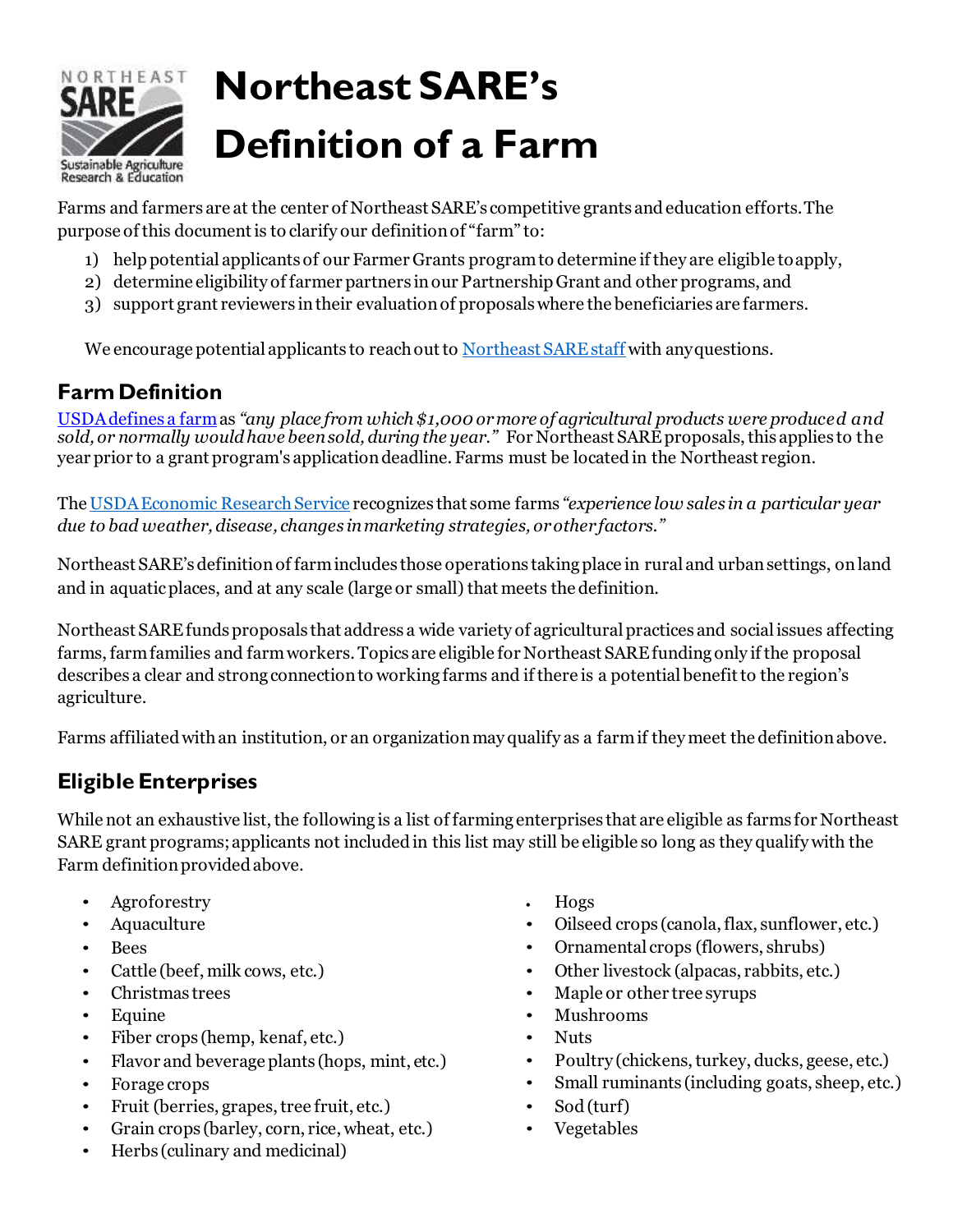### **Examples ofEnterprisesConsidered Eligible Farms**

The list belowprovides examples of situations that have been previously presented to Northeast SARE reviewers and deemedeligible for funding.

While this is not an exhaustive list, it is provided to demonstrate how our definition of a farm has been applied.

Types of Enterprises considered Farms include:

- Aquaculture—Cultivated (not wild-caught) fish, shellfish and algae (seaweed) located in tanks, fresh and seawater environments.
- Equine operations that raise horses (may include breeding)for their sale, land-based with on-site pasture/hay.
- Indigenous agriculture that produces products for community food systems.\*
- Ornamental nurseries, greenhouses and turf farms that produce landscape plants andflowers.
- Urban enterprises that produce products for community food systems.\*

\*These enterprisesmay be eligible to apply where the productionactivity has an annual value of >\$1,000 but products are not sold due to cultural factors. Reviewers evaluate the extent to which proposed projects contribute t[o Northeast](https://northeast.sare.org/about/) SARE's Outcome Statement.

#### **Enterprises Not Considered Eligible Farms**

Businesses that only supply agricultural products or services are not considered farms.Wild-caught and wildcraftedenterprises are not considered farms under our definition. Beloware examples of enterprises that are not considered farms under our definition.

Types of Enterprises Not Considered Farms:

- Animal slaughter service that is not part of a farming operation.
- Compost manufacturer that is not part of a farming operation.
- Fertilizer production company.
- Home, community gardens and school gardens where the focus is on educational activities.
- Horse stable for recreation(training, boarding, lessons).
- Landscaping company (installationor maintenance of plants).
- Suppliers of animals (like ornamental fish, sea animals, coral, etc.) to pet stores or pet owners.
- Wild fisheries that are not considered part of aquaculture; wild harvested crops.
- Woodlot that is not part of a farming operation.